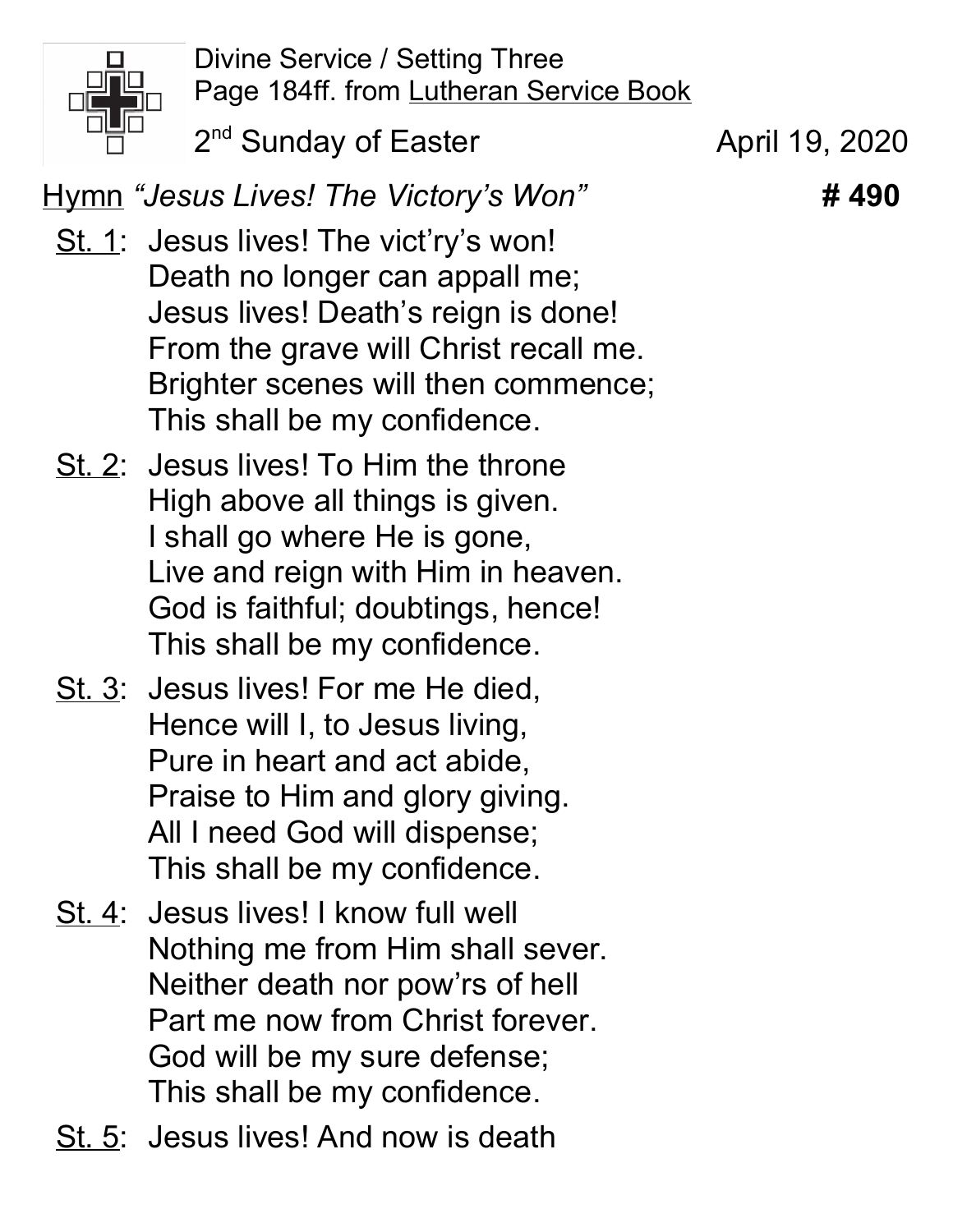But the gate of life immortal; This shall calm my trembling breath When I pass its gloomy portal. Faith shall cry, as fails each sense: Jesus is my confidence!

Stand LSB pg. 184

- $\mathbf P$  In the name of the Father and of the Son and of the Holy Spirit.
- C Amen.
- P Beloved in the Lord! Let us draw near with a true heart and confess our sins unto God our Father, beseeching Him in the name of our Lord Jesus Christ to grant us forgiveness.

Our help is in the name of the Lord,

- C who made heaven and earth.
- $\mathbf P$  I said I will confess my transgressions unto the Lord.
- C and You forgave the iniquity of my sin.

Silence for reflection on God's Word and for self-examination.

- P Almighty God our maker and redeemer, we poor sinners confess unto You that we are by nature sinful and unclean and that we have sinned against You by thought, word, and deed. Wherefore we flee for refuge to Your infinite mercy, seeking and imploring Your grace for the sake of our Lord Jesus Christ.
- C O most merciful God, who has given Your onlybegotten Son to die for us, have mercy upon us and for His sake grant us remission of all our sins; and by Your Holy Spirit increase in us true knowledge of You and of Your will and true obedience to Your Word, to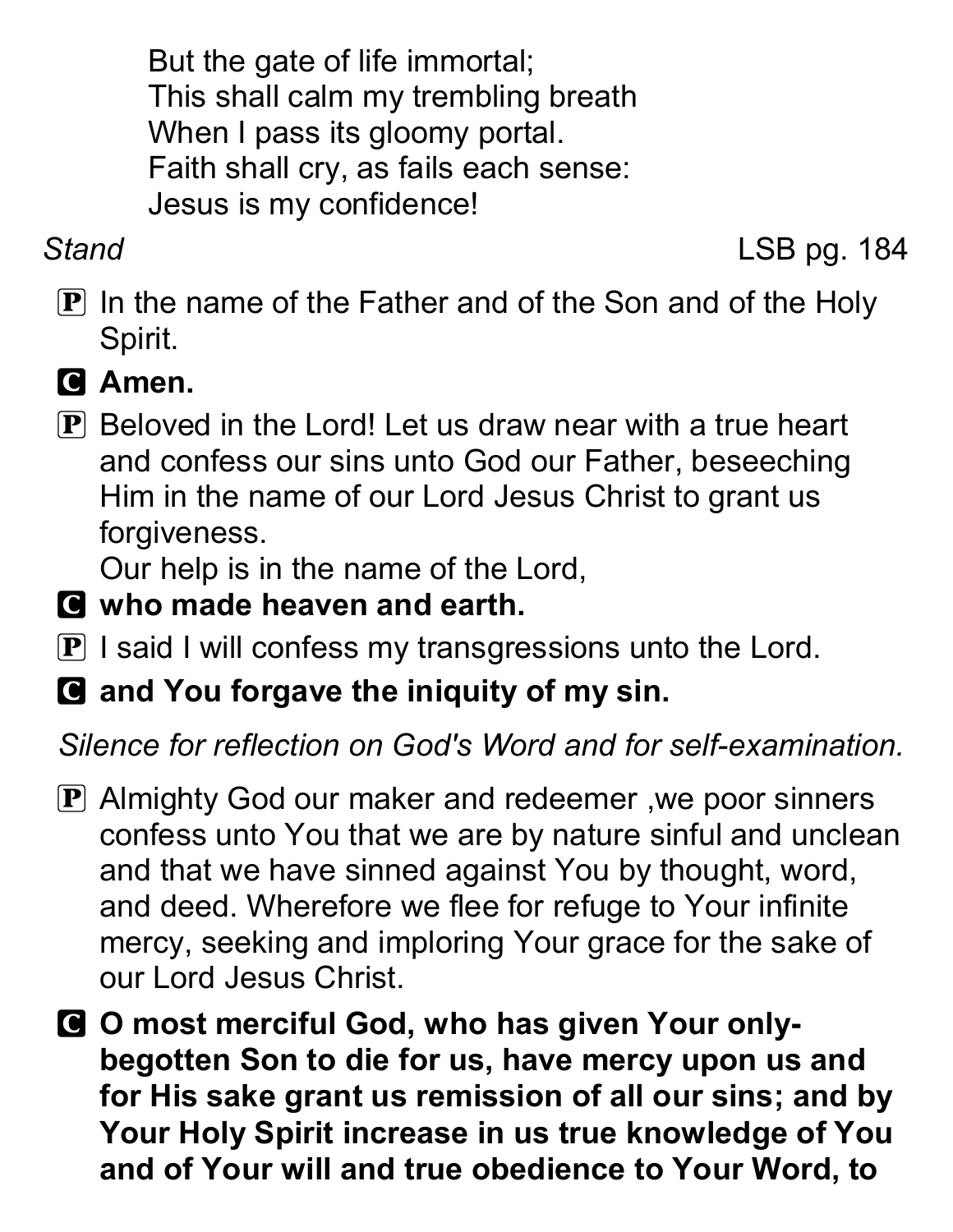## th end that by Your grace we may come to everlasting life; through Jesus Christ, our Lord, Amen.

P Almighty God, our heavenly Father, has had mercy upon us and has given His only Sone to die for us and for His sake forgives us all our sins. To those who believe on His name He gives power to become the children of God and has promised them His Holy Spirit. He that believes and is baptized shall be saved. Grant this, Lord, unto us all.

# **G** Amen.

**Introit** 

- $\mathbf P$  Like newborn infants, long for the pure spiritual milk, that by it you may grow up to salvation—
- C if indeed you have tasted that the Lord is good.
- $\mathbf P$  Oh give thanks to the LORD; call upon his name;
- C make known his deeds among the peoples!
- $\mathbf{P}$  Sing to him, sing praises to him;
- C tell of all his wondrous works!
- $\mathbf{P}$  Glory in his holy name;
- C let the hearts of those who seek the LORD rejoice!
- **P** Seek the LORD and his strength;
- G seek his presence continually!
- $\bf{P}$  Remember the wondrous works that he has done,
- C his miracles, and the judgments he uttered.
- $\mathbf{P}$  He remembers his covenant forever,
- **Q** the word that he commanded, for a thousand generations.

Glory be to the Father and to the Son and to the Holy Spirit;

- as it was in the beginning,
- is now, and will be forever. Amen.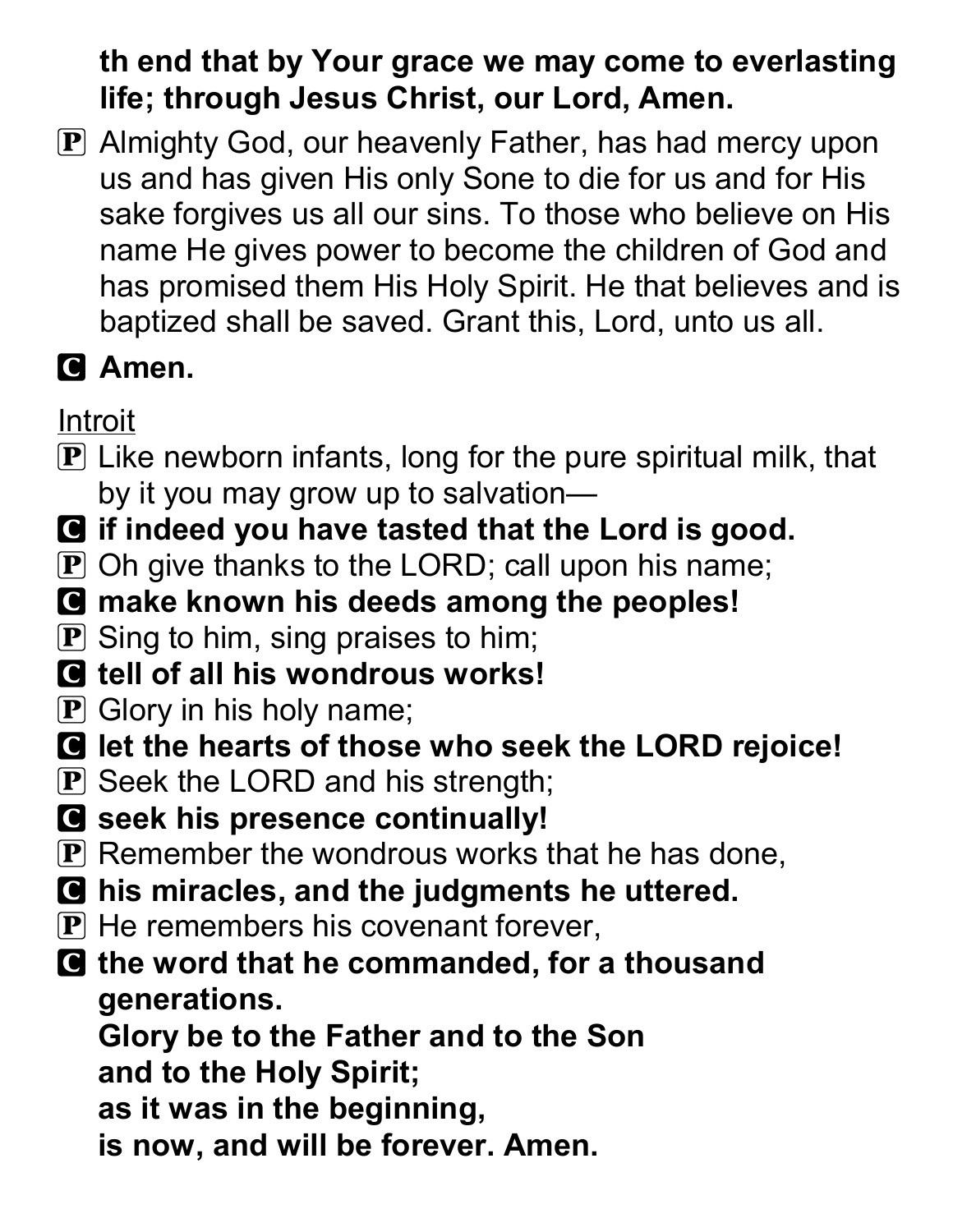- $\bf{P}$  Like newborn infants, long for the pure spiritual milk, that by it you may grow up to salvation—
- C if indeed you have tasted that the Lord is good.

Kyrie F

C Lord, have mercy upon us. Christ, have mercy upon us. Lord, have mercy upon us.

Gloria in Excelsis  $\sqrt{1}$ 

- **P** Glory be to God on high:
- C and on earth peace, good-will toward men. We praise Thee, we bless Thee, we worship Thee, we glorify Thee, we give thanks to Thee, for Thy great glory. O Lord God, heav'nly King, God the Father Almighty. O Lord, the only-begotten Son, Jesus Christ; O Lord God, Lamb of God, Son of the Father, that takest away the sin of the world, have mercy upon us. Thou that takest away the sin of the world, receive our prayer. Thou that sittest at the right hand of God the Father, have mercy upon us. For Thou only art holy; Thou only art the Lord, Thou only, O Christ, with the Holy Ghost, art most high in the glory of God the Father. Amen.

**Collect of the Day Collect of the Day** 

- $\mathbf{P}$  The Lord be with you.
- C And with thy spirit.
- $\mathbf{P}$  Let us pray.
- C Almighty God, grant that we who have celebrated the Lord's resurrection may by Your grace confess in our life and conversation that Jesus is Lord and God; through the same Jesus Christ, Your Son, who lives and reigns with You and the Holy Spirit, one God, now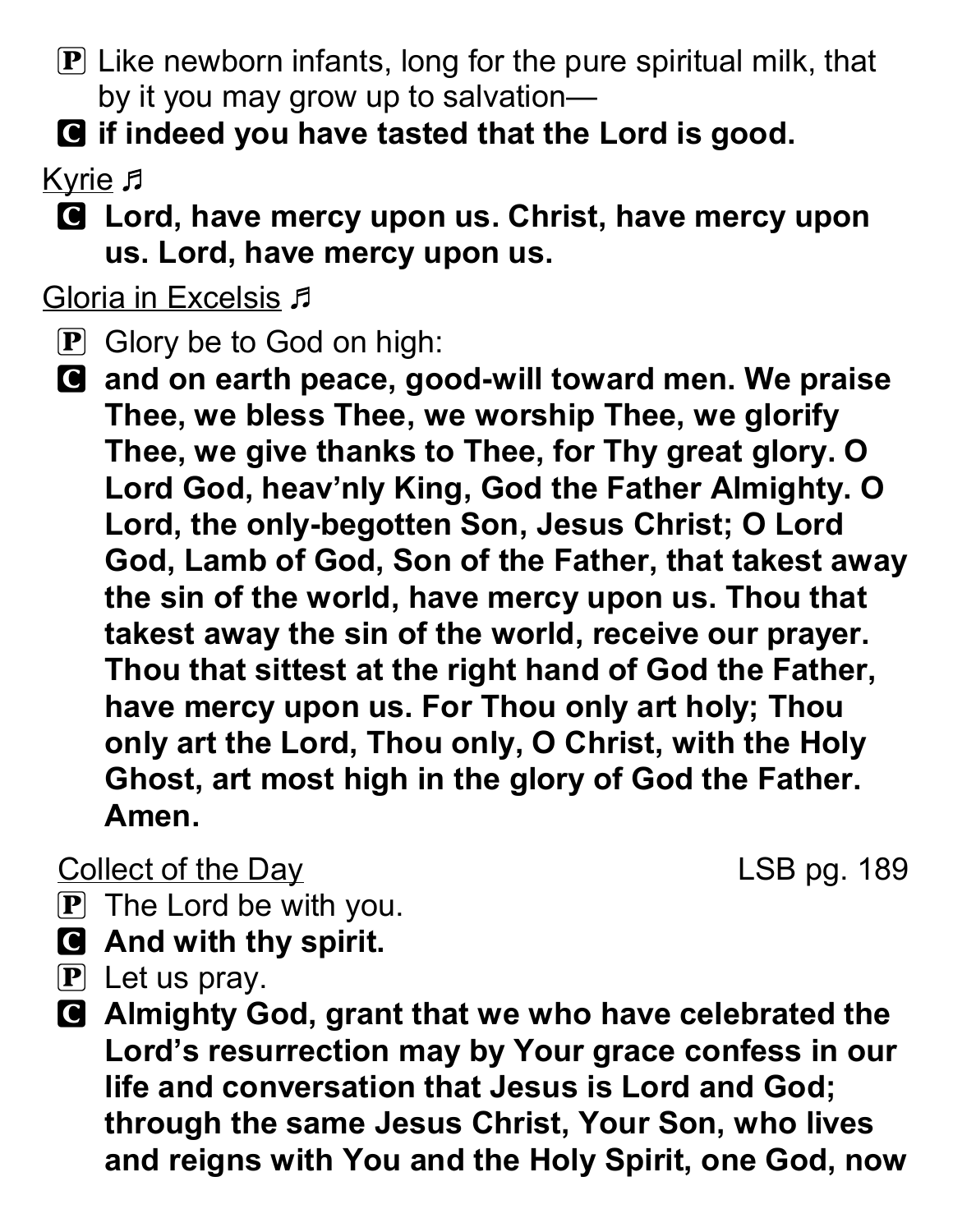## and forever.

## **G** Amen.

## Sit

**Old Testament Reading Contract Contract Acts 5:29–42** 

<sup>29</sup>But Peter and the apostles answered, "We must obey God rather than men. <sup>30</sup>The God of our fathers raised Jesus, whom you killed by hanging him on a tree. <sup>31</sup>God exalted him at his right hand as Leader and Savior, to give repentance to Israel and forgiveness of sins. <sup>32</sup>And we are witnesses to these things, and so is the Holy Spirit, whom God has given to those who obey him." <sup>33</sup> When they heard this, they were enraged and wanted to kill them. <sup>34</sup>But a Pharisee in the council named Gamaliel, a teacher of the law held in honor by all the people, stood up and gave orders to put the men outside for a little while. <sup>35</sup>And he said to them, "Men of Israel, take care what you are about to do with these men. <sup>36</sup>For before these days Theudas rose up, claiming to be somebody, and a number of men, about four hundred, joined him. He was killed, and all who followed him were dispersed and came to nothing. <sup>37</sup> After him Judas the Galilean rose up in the days of the census and drew away some of the people after him. He too perished, and all who followed him were scattered. <sup>38</sup>So in the present case I tell you, keep away from these men and let them alone, for if this plan or this undertaking is of man, it will fail; <sup>39</sup>but if it is of God, you will not be able to overthrow them. You might even be found opposing God!" So they took his advice, <sup>40</sup>and when they had called in the apostles, they beat them and charged them not to speak in the name of Jesus, and let them go. <sup>41</sup>Then they left the presence of the council, rejoicing that they were counted worthy to suffer dishonor for the name. <sup>42</sup>And every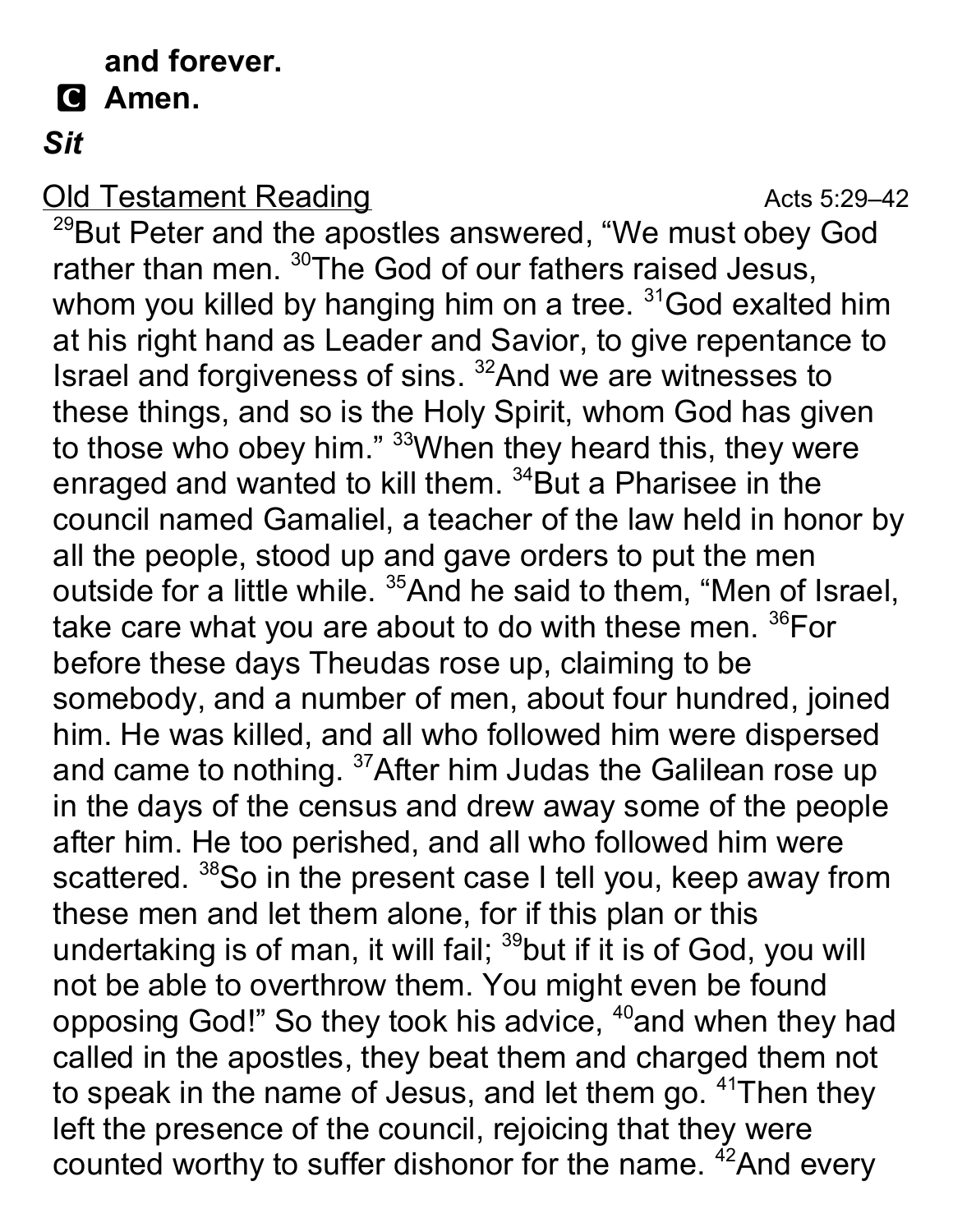day, in the temple and from house to house, they did not cease teaching and preaching Jesus as the Christ.

 $\bf{P}$  This is the Word of the Lord.

**G** Thanks be to God.

## Epistle Reading 1 Peter 1:3–9

<sup>3</sup>Blessed be the God and Father of our Lord Jesus Christ! According to his great mercy, he has caused us to be born again to a living hope through the resurrection of Jesus Christ from the dead,  $4$  to an inheritance that is imperishable, undefiled, and unfading, kept in heaven for you,  $5$ who by God's power are being guarded through faith for a salvation ready to be revealed in the last time. <sup>6</sup>In this you rejoice, though now for a little while, if necessary, you have been grieved by various trials, <sup>7</sup>so that the tested genuineness of your faith—more precious than gold that perishes though it is tested by fire—may be found to result in praise and glory and honor at the revelation of Jesus Christ. <sup>8</sup>Though you have not seen him, you love him. Though you do not now see him, you believe in him and rejoice with joy that is inexpressible and filled with glory, <sup>9</sup>obtaining the outcome of your faith, the salvation of your souls.

- P This is the Word of the Lord.
- **Q** Thanks be to God.

**Stand** 

Alleluia and Verse F C Alleluia, Alleluia, Alleluia.

Holy Gospel John 20:19–31

 $\bf{P}$  The Holy Gospel according to St. John, the 20<sup>th</sup> chapter.

G Glory be to Thee, O Lord.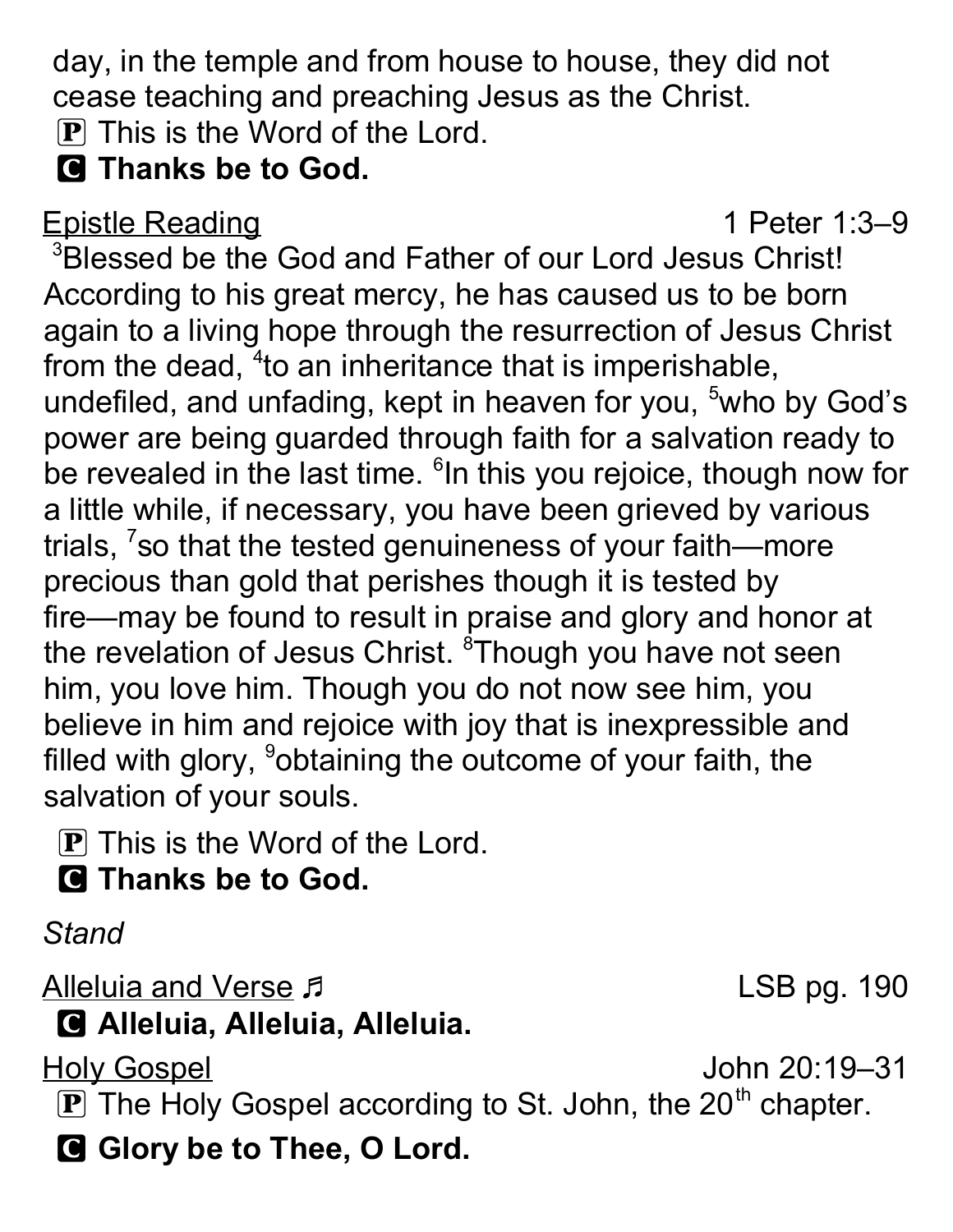$19$ On the evening of that day, the first day of the week, the doors being locked where the disciples were for fear of the Jews, Jesus came and stood among them and said to them, "Peace be with you."  $20$ When he had said this, he showed them his hands and his side. Then the disciples were glad when they saw the Lord.  $21$  Jesus said to them again, "Peace be with you. As the Father has sent me, even so I am sending you." <sup>22</sup>And when he had said this, he breathed on them and said to them, "Receive the Holy Spirit.  $23$ If you forgive the sins of anyone, they are forgiven; if you withhold forgiveness from anyone, it is withheld." <sup>24</sup>Now Thomas, one of the Twelve, called the Twin, was not with them when Jesus came. <sup>25</sup>So the other disciples told him, "We have seen the Lord." But he said to them, "Unless I see in his hands the mark of the nails, and place my finger into the mark of the nails, and place my hand into his side, I will never believe."  $^{26}$ Eight days later, his disciples were inside again, and Thomas was with them. Although the doors were locked, Jesus came and stood among them and said, "Peace be with you." <sup>27</sup>Then he said to Thomas, "Put your finger here, and see my hands; and put out your hand, and place it in my side. Do not disbelieve, but believe." <sup>28</sup>Thomas answered him, "My Lord and my God!" <sup>29</sup> Jesus said to him, "Have you believed because you have seen me? Blessed are those who have not seen and yet have believed." <sup>30</sup>Now Jesus did many other signs in the presence of the disciples, which are not written in this book;  $31$  but these are written so that you may believe that Jesus is the Christ, the Son of God, and that by believing you may have life in his name.

- $\bf{P}$  This is the Gospel of the Lord.
- C Praise be to Thee, O Christ.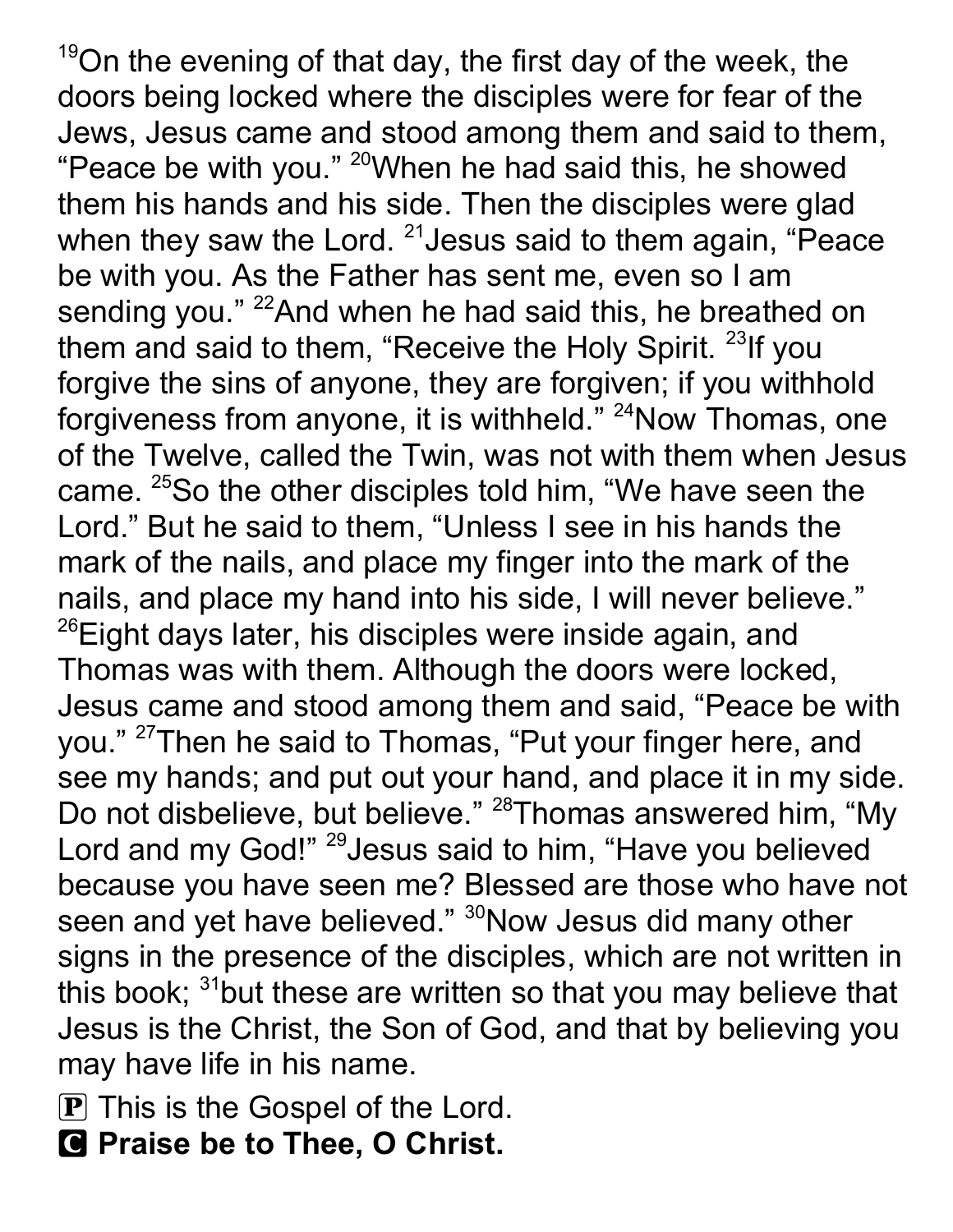Apostles' Creed pg. 192 LSB

C I believe in God, the Father Almighty, maker of heaven and earth.

And in Jesus Christ, His only Son, our Lord, who was conceived by the Holy Spirit, born of the virgin Mary, suffered under Pontius Pilate, was crucified, died and was buried. He descended into hell. The third day He rose again from the dead.

He ascended into heaven

and sits at the right hand of God the Father Almighty.

From thence He will come to judge the living and the dead.

I believe in the Holy Spirit, the holy Christian Church, the communion of saints, the forgiveness of sins, the resurrection of the body,

and the life everlasting. Amen.

Sit

Hymn "We Praise You and Acknowledge You, O God" # 941 St. 1: We praise You and acknowledge You, O God, to be the Lord, The Father everlasting, by all the earth adored.

To You all angel powers cry aloud, the heavens sing, The cherubim and seraphim their praises to You bring: "O holy, holy, holy Lord God of Sabaoth;

Your majesty and glory fill the heavens and the earth!"

St. 2: The band of the apostles in glory sing Your praise;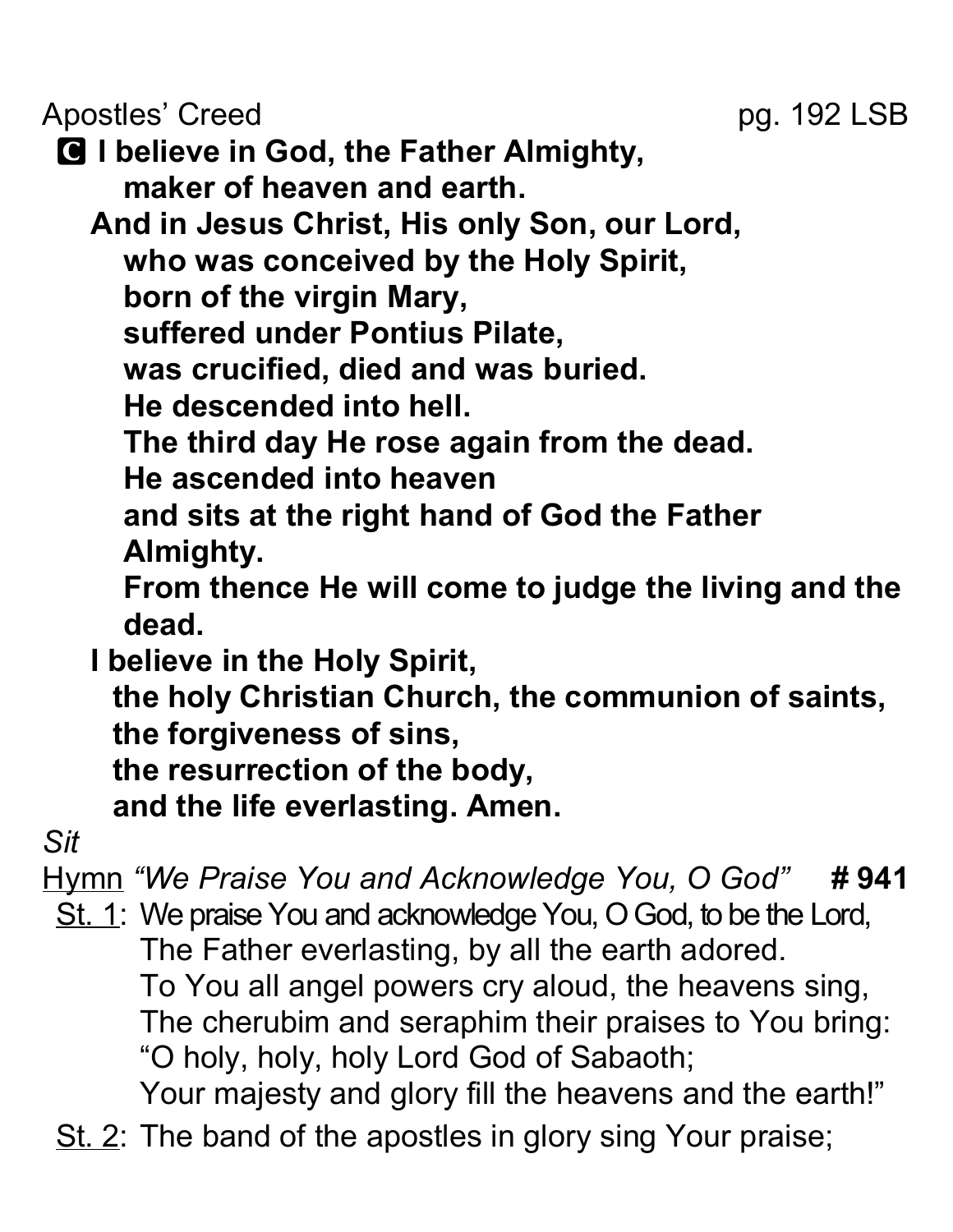The fellowship of prophets their deathless voices raise. The martyrs of Your kingdom, a great and noble throng, Sing with the holy Church throughout all the world this song: "O all-majestic Father, Your true and only Son, And Holy Spirit, Comforter—forever Three in One!"

- St. 3: You, Christ, are King of glory, the everlasting Son, Yet You, with boundless love, sought to rescue ev'ryone: You laid aside Your glory, were born of virgin's womb, Were crucified for us and were placed into a tomb; Then by Your resurrection You won for us reprieve— You opened heaven's kingdom to all who would believe.
- St.4: You sit in splendid glory, enthroned at God's right hand, Upholding earth and heaven by forces You command. We know that You will come as our Judge that final day, So help Your servants You have redeemed by blood, we pray; May we with saints be numbered where praises never end, In glory everlasting. Amen, O Lord, amen!

Sermon

**Stand** 

Offertory  $\sqrt{2}$  Defertory  $\sqrt{2}$  Defertory  $\sqrt{2}$  Defertory  $\sqrt{2}$ 

C Create in me a clean heart, O God, and renew a right spirit within me. Cast me not away from Thy presence, and take not thy Holy Spirit from me. Restore unto me the joy of Thy salvation, and uphold me with Thy free spirit. Amen.

Sit

## **Offering**

Hymn "Christ the Eternal Lord" **#829** St. 1: Christ the eternal Lord,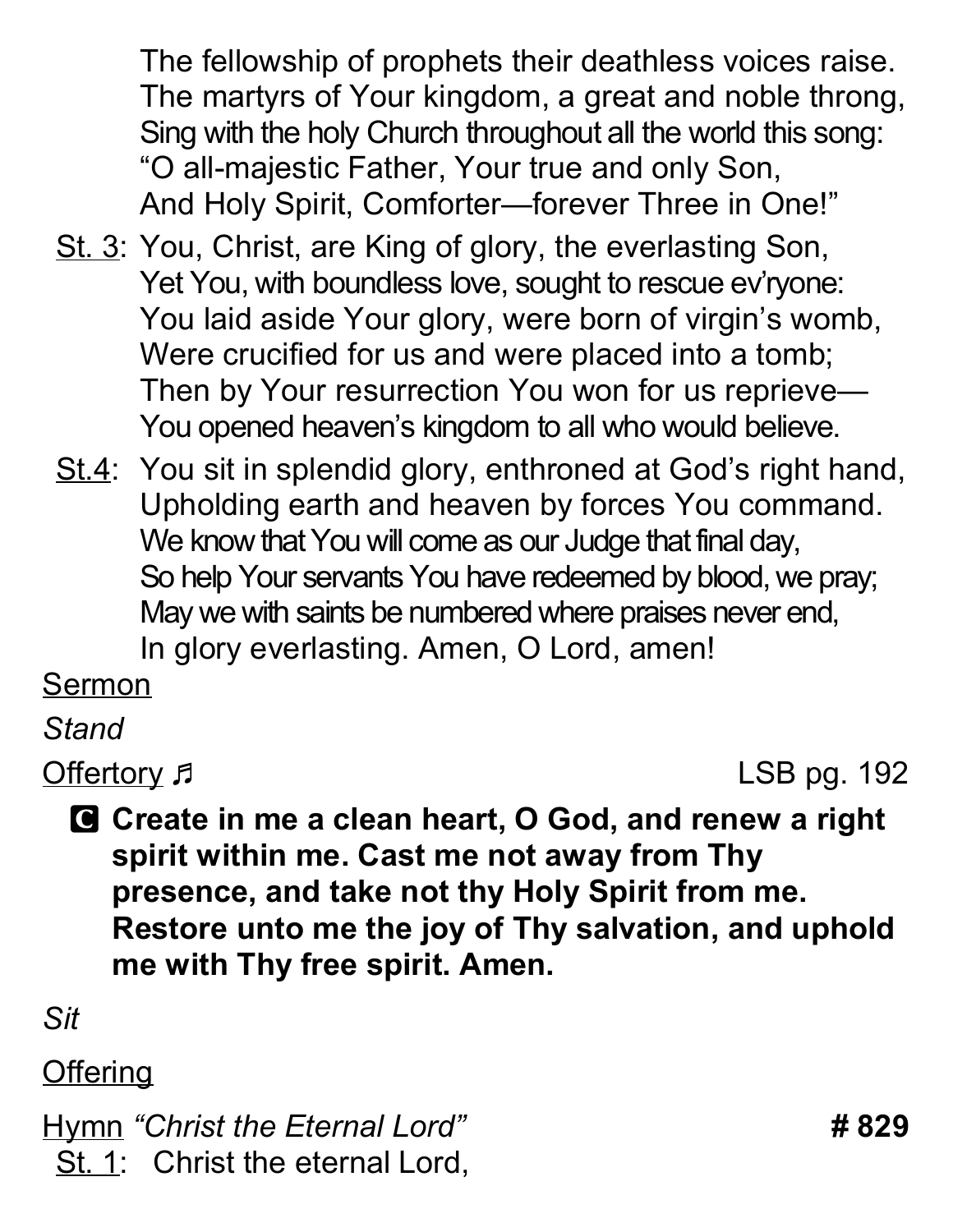Whose promise here we claim, Whose gifts of grace are freely poured On all who name Your name; With thankfulness and praise We stand before Your throne, Intent to serve You all our days And make Your glory known. St. 2: Christ the unchanging Word To ev'ry passing age, Whose timeless teachings still are heard Set forth on Scripture's page;

Transform our thought and mind, Enlighten all who read, Within Your Word by faith to find

The bread of life indeed.

St. 3: Christ the redeeming Son, Who shares our human birth, And by His death salvation won For ev'ry child of earth; Inspire our hearts, we pray, To tell Your love abroad, That all may honor Christ today And follow Him as Lord.

St. 4: Christ the unfading Light Of everlasting day, Our Morning Star in splendor bright, The Life, the Truth, the Way; That light of truth You give To servants as to friends, Your way to walk, Your life to live, Till earth's brief journey ends.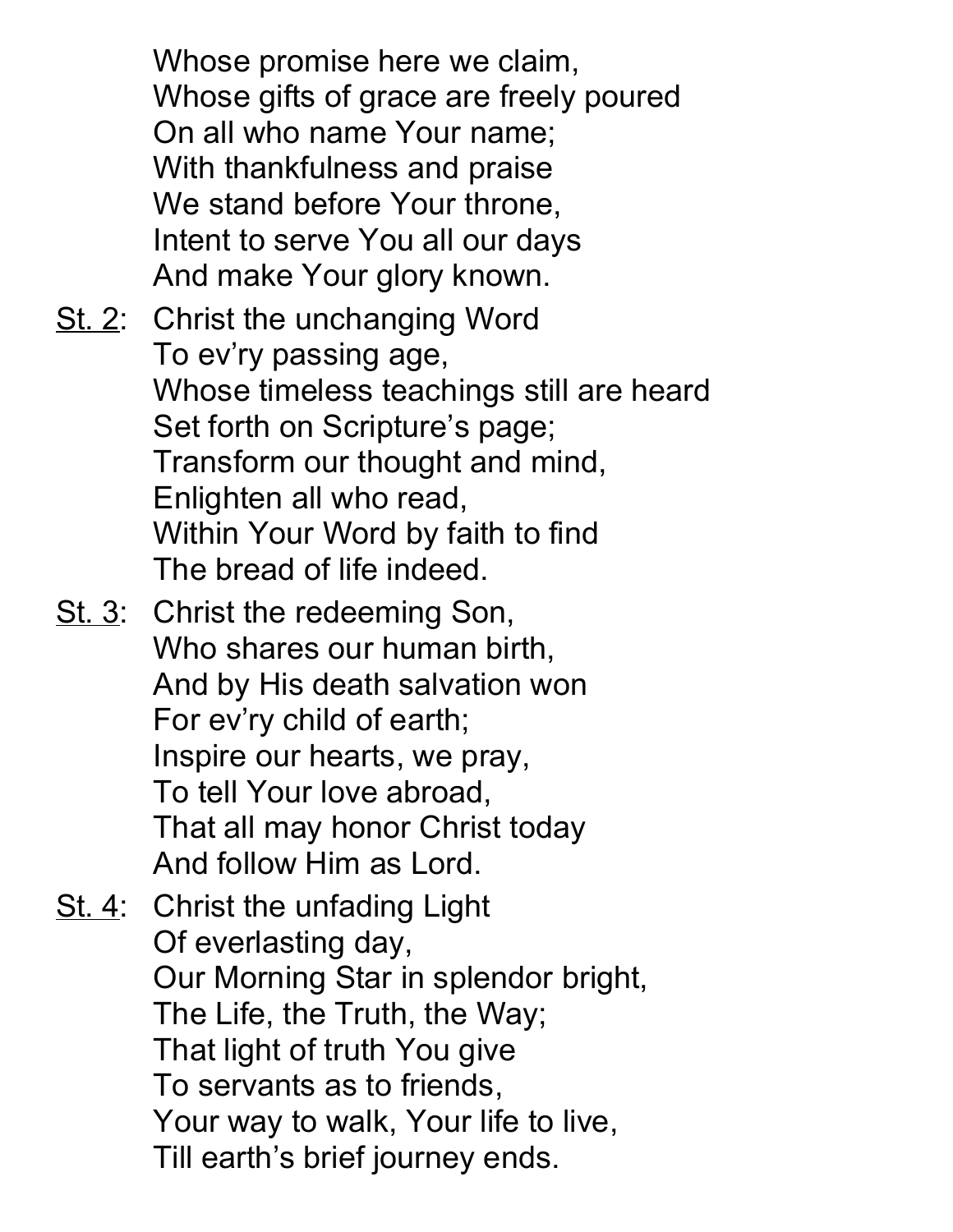St. 5: Christ the ascended King Exalted high above, Whose praise unending ages sing, Whom yet unseen we love; When mortal life is past Your voice from heaven's throne Shall call Your children home at last To know as we are known.

## Stand

**Prayer of the Church** 

Lord's Prayer pg. 196 LSB

C Our Father who art in heaven, hallowed be Thy name, Thy kingdom come, Thy will be done on earth as it is in heaven; give us this day our daily bread; and forgive us our trespasses as we forgive those who trespass against us; and lead us not into temptation, but deliver us from evil. For Thine is the kingdom and the power and the glory forever and ever. Amen.

Concluding Collect

**Benediction** 

- $\boxed{\mathbf{P}}$  The Lord bless you and keep you. The Lord make his face shine on you and be gracious to you. The Lord look upon you with favor and give you peace.
- **G** Amen.

Hymn "I Know My Faith Is Founded" **# 587** 

St. 1: I know my faith is founded On Jesus Christ, my God and Lord; And this my faith confessing, Unmoved I stand on His sure Word. Our reason cannot fathom